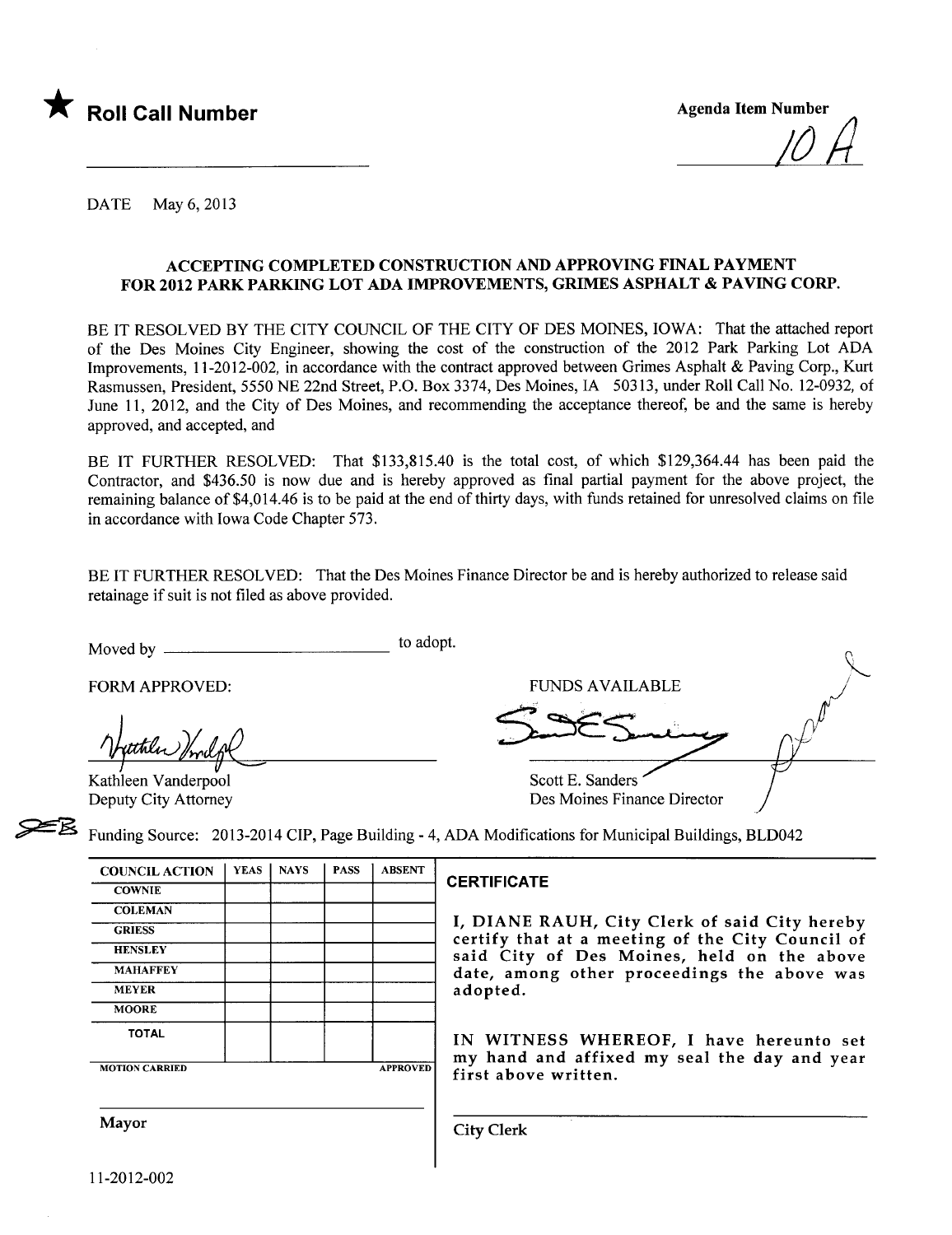

## $f_{1}$   $\sigma$  -d

.. B

2012 PARK PARKING LOT ADA IMPROVEMENTS ACTIVITY J.D. 11 -2012-002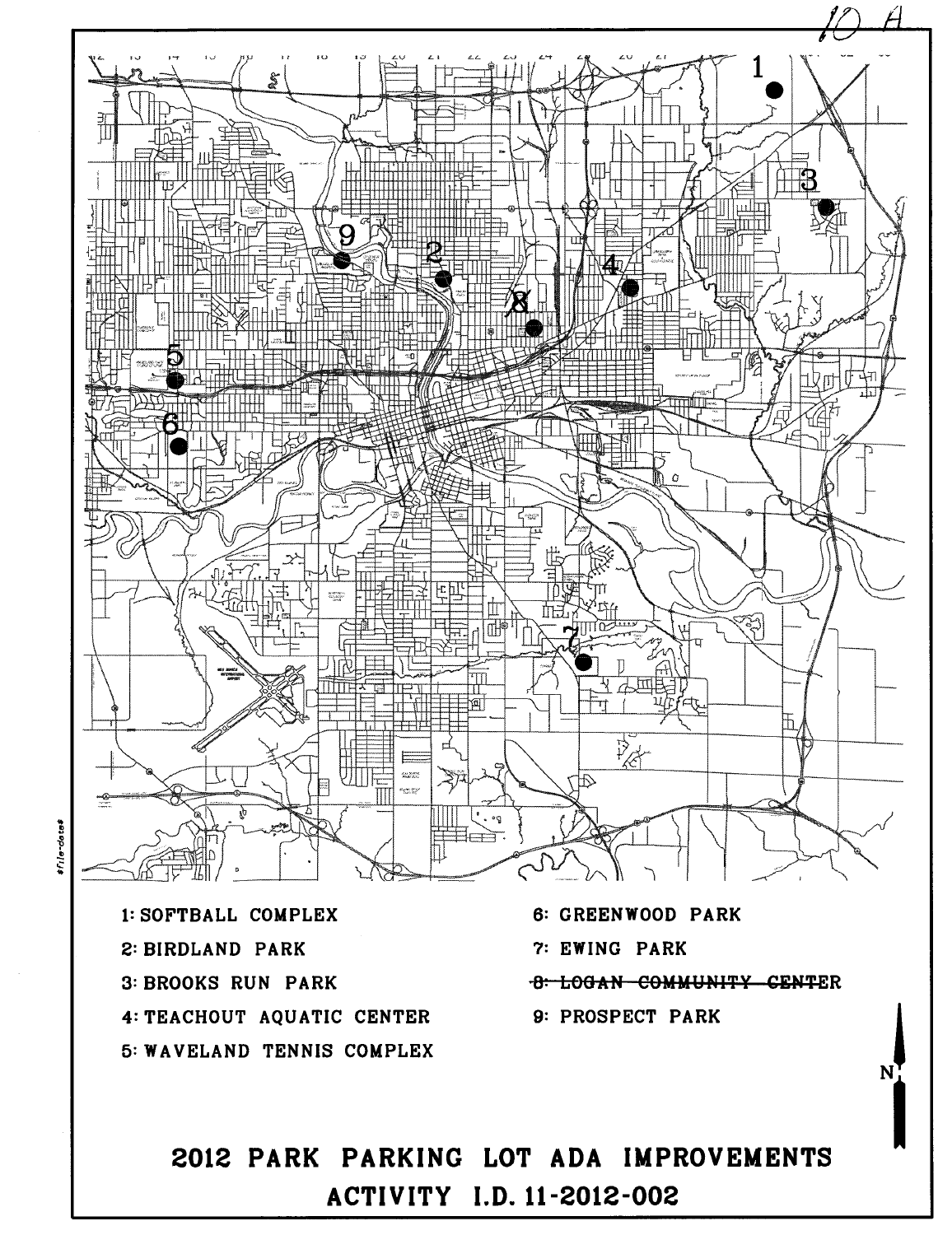

### PROJECT SUMMARY

#### 2012 Park Parking Lot ADA Improyements

#### Activity ID 11-2012-002

On June 11,2012, under Roll Call No. 12-0932, the Council awarded the contract for the above improvements to Grimes Asphalt & Paving Corp., in the amount of \$133,349.35. Tabulated below is a history of project change orders.

| Change<br>Order No. | <b>Initiated By</b> | <b>Description</b>                                                                                                                                                                                                           | Amount       |
|---------------------|---------------------|------------------------------------------------------------------------------------------------------------------------------------------------------------------------------------------------------------------------------|--------------|
| -1                  | City                | 8/10/2012                                                                                                                                                                                                                    | \$1,392.55   |
|                     |                     | Adjust quantities to asbuilt measurements.                                                                                                                                                                                   |              |
| 2                   | User                | 10/19/2012                                                                                                                                                                                                                   | \$4,007.00   |
|                     |                     | Remove and replace the stone sidewalk and concrete pad<br>around the drinking fountain at the Art Center Rose Garden<br>to bring them into compliance with the requirements of the<br>Americans with Disabilities Act (ADA). |              |
| 3                   | City                | 2/5/2013                                                                                                                                                                                                                     | \$(4,933.50) |
|                     |                     | Adjust quantities to as-built measurements.                                                                                                                                                                                  |              |
|                     |                     | <b>Original Contract Amount</b>                                                                                                                                                                                              | \$133,349.35 |
|                     |                     | <b>Total Change Orders</b>                                                                                                                                                                                                   | \$466.05     |
|                     |                     | <b>Percent of Change Orders to Original Contract</b>                                                                                                                                                                         | 0.35%        |
|                     |                     | <b>Total Contract Amount</b>                                                                                                                                                                                                 | \$133,815.40 |
|                     |                     |                                                                                                                                                                                                                              |              |

÷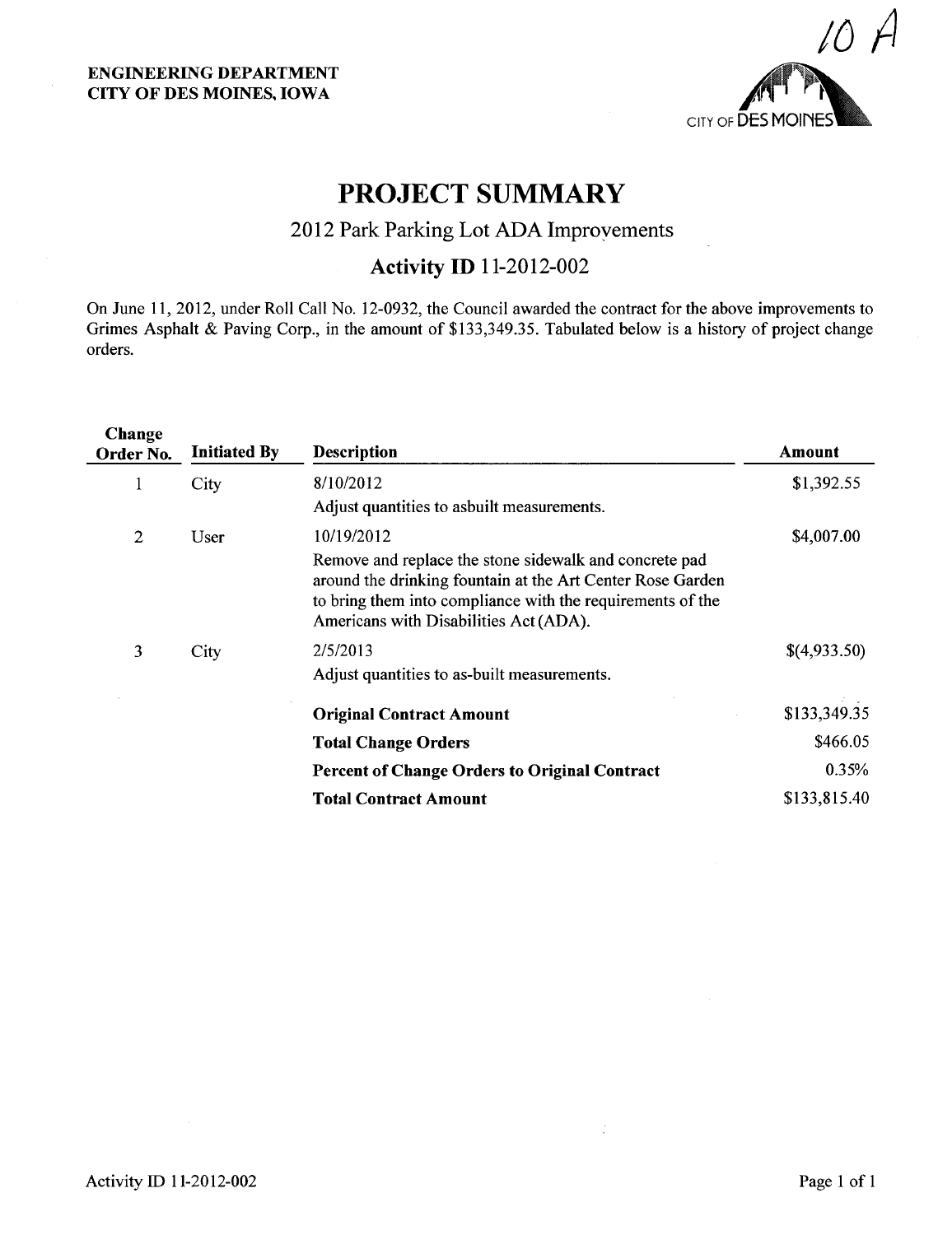May 6, 2013



#### CERTIFICATION OF COMPLETION

#### AGENDA HEADING:

Accepting completed construction and approving final payment for the 2012 Park Parking Lot ADA Improvements, Grimes Asphalt & Paving Corp.

#### SYNOPSIS:

Approve the Engineer's Certification of Completion, accept construction of said improvement, and authorize final payment to the contractor.

#### FISCAL IMPACT:

Amount: \$133,815.40 As-Built Contract Cost

Funding Source: 2013-2014 CIP, Page Building - 4, ADA Modifications for Municipal Buildings, BLD042

#### CERTIFICATION OF COMPLETION:

On June 11,2012, under Roll Call No. 12-0932, the City Council awarded a contract to Grimes Asphalt & Paving Corp., Kurt Rasmussen, President, 5550 NE 22nd Street, P.O. Box 3374, Des Moines, IA 50313 for the construction of the following improvement:

2012 Park Parking Lot ADA Improvements, 11-2012-002

The improvement includes construction of sidewalks, parking lot modifications, pavement markings, parking signage, HMA overlay, site restoration, and other incidental items; in accordance with the contract documents, including Plan File Nos. 545-001/036, at the Greater Des Moines Softball Complex - 4890 NE 46th Street, Birdland Park - 2100 Saylor Road, Brook Run Park - 4901 NE 38th Avenue, Teachout Aquatic Center - 2601 Hubbell Avenue, Waveland Tennis Complex - 4822 Observatory Road, Greenwood Park - 4500 Grand Avenue, Ewing Park - 5300 Indianola Road, Logan Community Center - 1740 E Garfield Avenue, and Prospect Park - 1225 Prospect Road, Des Moines, Iowa

I hereby certify that the construction of said 2012 Park Parking Lot ADA Improvements, Activity ID 11-2012-002, has been completed in substantial compliance with the terms of said contract, and I hereby recommend that the work be accepted. The work commenced on June 18,2012, and was completed on April 29, 2013.

 $\mathbf{1}$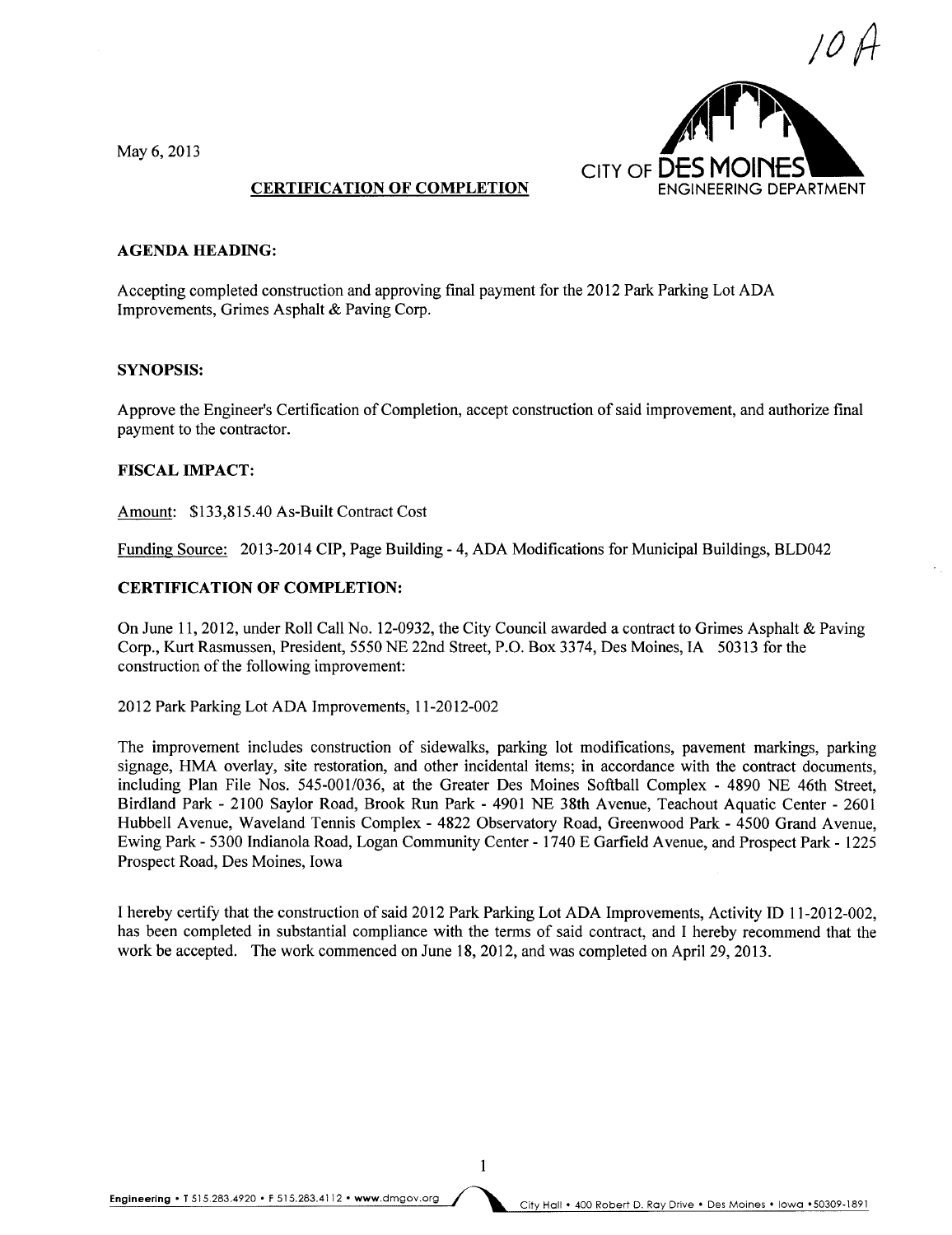/0 It

I further certify that \$133,815.40 is the total cost of said improvement, of which \$129,364.44 has been paid the Contractor and \$436.50 is now due and is hereby approved as final parial payment for the above project, the remaining balance of \$4,014.46 is to be paid at the end of thirty days, with funds retained for unresolved claims on fie in accordance with Iowa Code Chapter 573. The amount of completed work is shown on the attached Estimate of Construction Completed.

ÇJ,¿~ ~."

Jeb E. Brewer, P.E. Des Moines City Engineer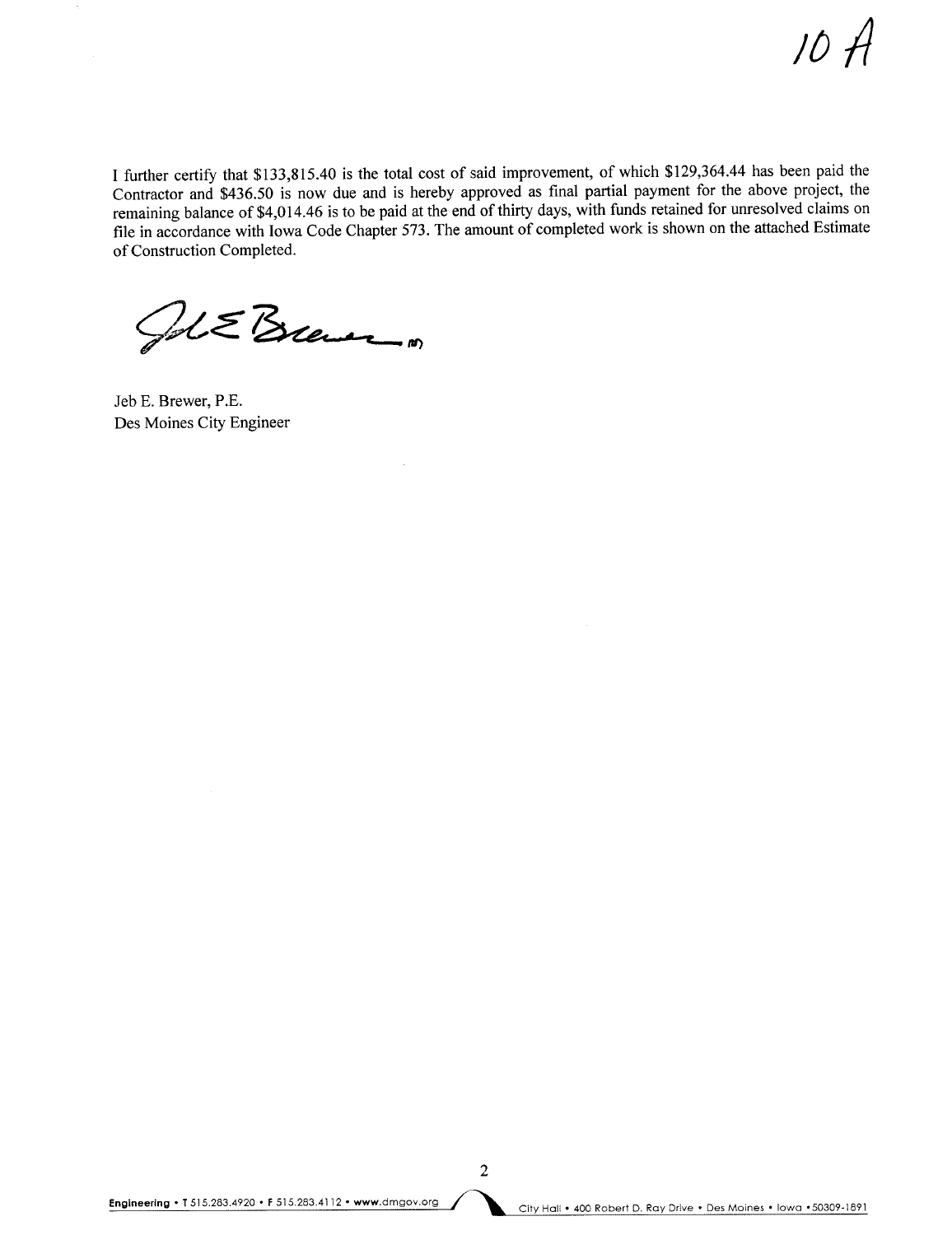| dF<br>ξŹ<br>ŕ<br><b>DEI</b><br><b>SKINC</b><br>Ċ, | ЖĆ<br>wor.<br>t.<br>ΣZ<br>OF D |
|---------------------------------------------------|--------------------------------|
| <b>ENGINF</b>                                     | Ę                              |

# ESTIMATE OF CONSTRUCTION COMPLETED<br>FOR WORK DONE FROM 10/25/12 to 12/31/12 ESTIMATE OF CONSTRUCTION COMPLETED FINAL PAYMENT (PAYMENT NO. 6) FINAL PAYMENT (PAYMENT NO.6) FOR WORK DONE FROM 10/25/12 to 12/31/12



Activity **ID**: 11-2012-002<br>Date: 2/04/13 Activity ID: 11-2012-002 Date: 2/04/13

CITY OF DES MOINES

|                 |                                                        |                 |                     | UNITS      | CONSTRUCTED |                   | TOTAL          |
|-----------------|--------------------------------------------------------|-----------------|---------------------|------------|-------------|-------------------|----------------|
| LINE NO.        | DESCRIPTION                                            | E<br>S          | <b>ESTIMATED</b>    | AUTHORIZED | TO DATE     | <b>UNIT PRICE</b> | <b>TAUOIMA</b> |
|                 | EARTHWORK                                              | $^{2}$          | 1.000               | 0.962      | 0.962       | \$15,000.00       | \$14,430.00    |
| N               | SUBBASE-SPECIAL BACKFILL                               | ΣŠ              | 41.000              | 39.000     | 39.000      | \$29.00           | \$1,131.00     |
| 3               | CRUSHED STONE SURFACING, CLASS                         | TON             | 40.000              | 27.800     | 27.800      | \$45.00           | \$1,251.00     |
| 4               | TREE PROTECTION                                        | $S_{1}$         | 1.000               | 1.000      | 1.000       | \$880.00          | \$880.00       |
| s               | TREE PROTECTION FENCE                                  | H               | 230.000             | 230.000    | 230.000     | \$7.00            | \$1,610.00     |
| ৩               | SIDEWALK, 5" PCC                                       | XS              | 532.000             | 569.200    | 569.200     | \$28.00           | \$15,937.60    |
| r               | SIDEWALK, 6" PCC                                       | ΣŠ              | $\overline{10.000}$ | 6.000      | 6.000       | \$42.00           | \$252.00       |
| ∞               | DETECTABLE WARNING PANELS                              | 55              | 20.000              | 10.000     | 10.000      | \$25.00           | \$250.00       |
| ۰               | SIDEWALK, REMOVAL                                      | S <sub>X</sub>  | 305.000             | 301.500    | 301.500     | \$12.00           | \$3,618.00     |
| $\overline{a}$  | STONE PAVERS, REINSTALL                                | $\mathbf{S}$    | 24.000              | 32.900     | 32.900      | \$120.00          | \$3,948.00     |
| $\Xi$           | CONCRETE PAVERS, REINSTALL                             | $_{\rm NS}$     | 2.000               | 0.000      | 0.000       | \$99.00           | \$0.00         |
| 12              | DRIVEWAY, 6" PCC                                       | ΧS              | 41.000              | 41.000     | 41.000      | \$27.00           | \$1,107.00     |
| 13              | CURB AND GUTTER, PCC                                   | E               | 115.000             | 117.000    | 117.000     | \$25.00           | \$2,925.00     |
| $\overline{1}$  | CURB, BEAM                                             | Ë               | 18.000              | 116.000    | 116.000     | \$42.00           | \$4,872.00     |
| $\overline{15}$ | PAVEMENT REMOVAL                                       | S <sub>X</sub>  | 68.000              | 79.000     | 79.000      | \$33.00           | \$2,607.00     |
| $\frac{6}{2}$   | FTH<br>PAVEMENT SCARIFICATION - VARIABLE DE            | ΣŠ              | 940.000             | 1028.300   | ,028.300    | \$5.00            | \$5,141.50     |
| $\overline{1}$  | HMA OVERLAY (300K ESAL), 1/2" NO FRIC.                 | TON             | 215.000             | 189.580    | 189.580     | \$130.00          | \$24,645.40    |
| $\frac{8}{18}$  | PAVEMENT MARKINGS-PAINTED                              | <b>STA</b>      | 10.390              | 15.360     | 15.360      | \$165.00          | \$2,534.40     |
| $\overline{19}$ | REMOVAL OF PAVEMENT MARKINGS                           | <b>STA</b>      | 1.590               | 1.570      | 1.570       | \$600.00          | \$942.00       |
| $\overline{20}$ | WALL, LIMESTONE BLOCK                                  | $S_{F}$         | 45.000              | 25.500     | 25.500      | \$77.00           | \$1,963.50     |
| $\overline{z}$  | <b>SIGN (R7-8)</b>                                     | <b>EACH</b>     | 28.000              | 24.000     | 24.000      | \$66.00           | \$1,584.00     |
| 22              | SIGN (R7-8P)                                           | <b>EACH</b>     | 21.000              | 17.000     | 17.000      | \$66.00           | \$1,122.00     |
| $\mathbf{z}$    | <b>SIGN POST</b>                                       | <b>EACH</b>     | 25.000              | 23.000     | 23.000      | \$83.00           | \$1,909.00     |
| $\overline{24}$ | REMOVE SIGN POST W/SIGNS                               | <b>EACH</b>     | 17.000              | 15.000     | 15.000      | \$110.00          | \$1,650.00     |
| $\mathbf{z}$    | GRILL, ACCESSIBLE                                      | <b>EACH</b>     | 1.000               | 1.000      | 1.000       | \$500.00          | \$500.00       |
| $\frac{26}{5}$  | <b>ONS</b><br>CHAIN LINK FENCE AND GATE MODIFICATI     | $\overline{51}$ | 1.000               | 1.000      | 1.000       | \$4,752.00        | \$4,752.00     |
| 27              | <b>DD MULCH</b><br>SITE RESTORATION INCLUDING SOD & WO | $S_{1}$         | 1.000               | 1.030      | 1.030       | \$16,000.00       | \$16,480.00    |
| 28              | TRAFFIC CONTROL & WORK ZONE FENCING                    | $^{21}$         | 1.000               | 0.990      | 0.990       | \$3,700.00        | \$3,663.00     |
| $\mathbf{z}$    | PROJECT SIGN - SMALL STANDARD                          | <b>EACH</b>     | 11.000              | 8.000      | 8.000       | \$220.00          | \$1,760.00     |
| $\overline{30}$ | <b>MOBILIZATION</b>                                    | ST.             | 1.000               | 0.990      | 0.990       | \$10,000.00       | \$9,900.00     |
| CO 3.01         | CHAIN LINK GATE LATCH                                  | $^{2}$          | 1.000               | 1.000      | 1.000       | \$450.00          | \$450.00       |
|                 |                                                        |                 |                     |            |             |                   |                |
|                 |                                                        |                 |                     |            |             |                   |                |